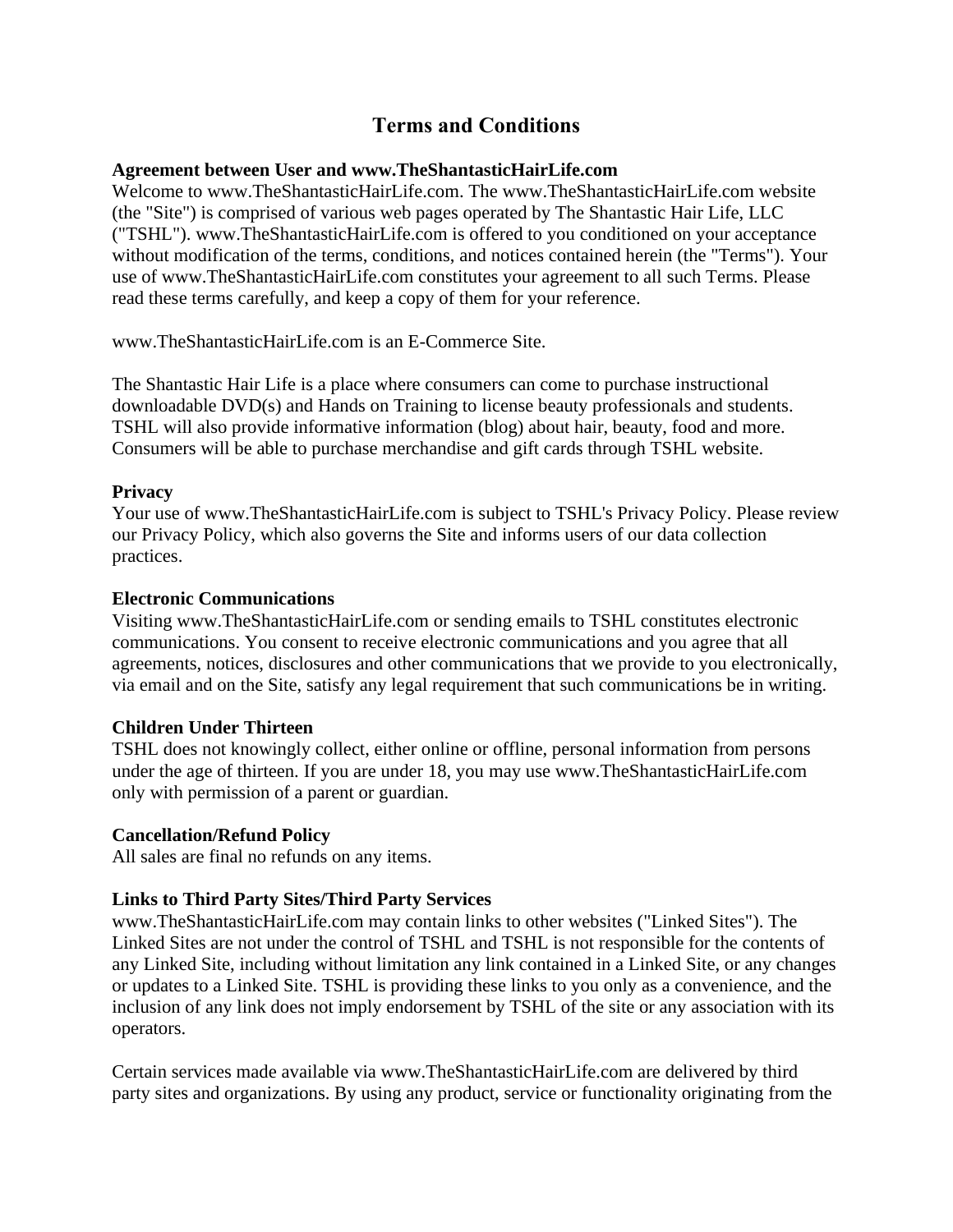www.TheShantasticHairLife.com domain, you hereby acknowledge and consent that TSHL may share such information and data with any third party with whom TSHL has a contractual relationship to provide the requested product, service or functionality on behalf of www.TheShantasticHairLife.com users and customers.

# **No Unlawful or Prohibited Use/Intellectual Property**

You are granted a non-exclusive, non-transferable, revocable license to access and use www.TheShantasticHairLife.com strictly in accordance with these terms of use. As a condition of your use of the Site, you warrant to TSHL that you will not use the Site for any purpose that is unlawful or prohibited by these Terms. You may not use the Site in any manner which could damage, disable, overburden, or impair the Site or interfere with any other party's use and enjoyment of the Site. You may not obtain or attempt to obtain any materials or information through any means not intentionally made available or provided for through the Site.

All content included as part of the Service, such as text, graphics, logos, images, as well as the compilation thereof, and any software used on the Site, is the property of TSHL or its suppliers and protected by copyright and other laws that protect intellectual property and proprietary rights. You agree to observe and abide by all copyright and other proprietary notices, legends or other restrictions contained in any such content and will not make any changes thereto.

You will not modify, publish, transmit, reverse engineer, participate in the transfer or sale, create derivative works, or in any way exploit any of the content, in whole or in part, found on the Site. TSHL content is not for resale. Your use of the Site does not entitle you to make any unauthorized use of any protected content, and in particular you will not delete or alter any proprietary rights or attribution notices in any content. You will use protected content solely for your personal use, and will make no other use of the content without the express written permission of TSHL and the copyright owner. You agree that you do not acquire any ownership rights in any protected content. We do not grant you any licenses, express or implied, to the intellectual property of TSHL or our licensors except as expressly authorized by these Terms.

#### **Third Party Accounts**

You will be able to connect your TSHL account to third party accounts. By connecting your TSHL account to your third party account, you acknowledge and agree that you are consenting to the continuous release of information about you to others (in accordance with your privacy settings on those third party sites). If you do not want information about you to be shared in this manner, do not use this feature.

#### **International Users**

The Service is controlled, operated and administered by TSHL from our offices within the USA. If you access the Service from a location outside the USA, you are responsible for compliance with all local laws. You agree that you will not use the TSHL Content accessed through www.TheShantasticHairLife.com in any country or in any manner prohibited by any applicable laws, restrictions or regulations.

#### **Indemnification**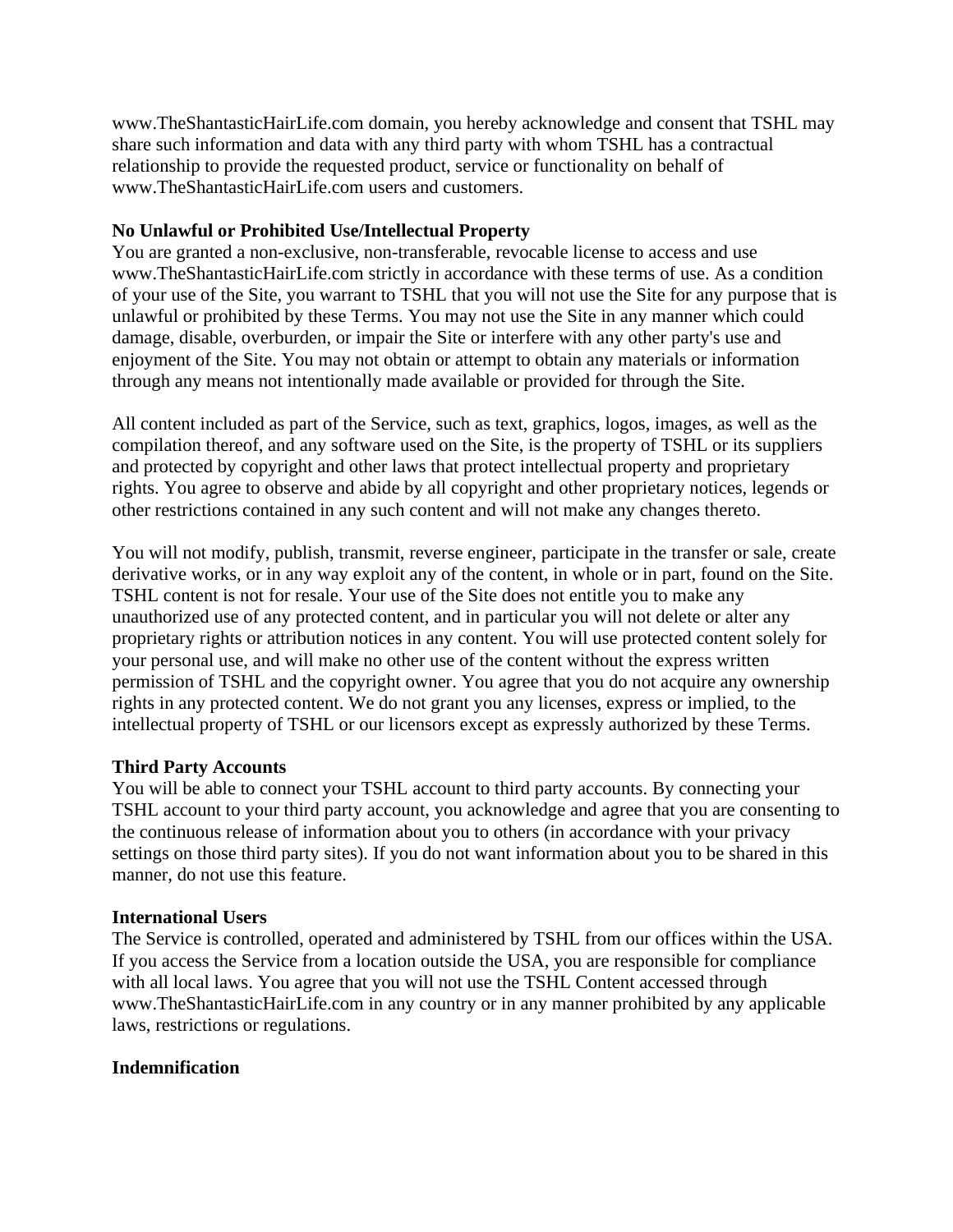You agree to indemnify, defend and hold harmless TSHL, its officers, directors, employees, agents and third parties, for any losses, costs, liabilities and expenses (including reasonable attorney's fees) relating to or arising out of your use of or inability to use the Site or services, any user postings made by you, your violation of any terms of this Agreement or your violation of any rights of a third party, or your violation of any applicable laws, rules or regulations. TSHL reserves the right, at its own cost, to assume the exclusive defense and control of any matter otherwise subject to indemnification by you, in which event you will fully cooperate with TSHL in asserting any available defenses.

#### **Governing Law**

Should either party dispute or require an action to enforce a provision of these Terms and Conditions, the parties agree that any legal action shall be brought exclusively in the courts of Gwinnett County, Georgia and that the judgment of any such court shall be binding on the parties.

# **Class Action Waiver**

Any arbitration under these Terms and Conditions will take place on an individual basis; class arbitrations and class/representative/collective actions are not permitted. THE PARTIES AGREE THAT A PARTY MAY BRING CLAIMS AGAINST THE OTHER ONLY IN EACH'S INDIVIDUAL CAPACITY, AND NOT AS A PLAINTIFF OR CLASS MEMBER IN ANY PUTATIVE CLASS, COLLECTIVE AND/ OR REPRESENTATIVE PROCEEDING, SUCH AS IN THE FORM OF A PRIVATE ATTORNEY GENERAL ACTION AGAINST THE OTHER. Further, unless both you and TSHL agree otherwise, the arbitrator may not consolidate more than one person's claims, and may not otherwise preside over any form of a representative or class proceeding.

# **Liability Disclaimer**

THE INFORMATION, SOFTWARE, PRODUCTS, AND SERVICES INCLUDED IN OR AVAILABLE THROUGH THE SITE MAY INCLUDE INACCURACIES OR TYPOGRAPHICAL ERRORS. CHANGES ARE PERIODICALLY ADDED TO THE INFORMATION HEREIN. THE SHANTASTIC HAIR LIFE, LLC AND/OR ITS SUPPLIERS MAY MAKE IMPROVEMENTS AND/OR CHANGES IN THE SITE AT ANY TIME.

THE SHANTASTIC HAIR LIFE, LLC AND/OR ITS SUPPLIERS MAKE NO REPRESENTATIONS ABOUT THE SUITABILITY, RELIABILITY, AVAILABILITY, TIMELINESS, AND ACCURACY OF THE INFORMATION, SOFTWARE, PRODUCTS, SERVICES AND RELATED GRAPHICS CONTAINED ON THE SITE FOR ANY PURPOSE. TO THE MAXIMUM EXTENT PERMITTED BY APPLICABLE LAW, ALL SUCH INFORMATION, SOFTWARE, PRODUCTS, SERVICES AND RELATED GRAPHICS ARE PROVIDED "AS IS" WITHOUT WARRANTY OR CONDITION OF ANY KIND. THE SHANTASTIC HAIR LIFE, LLC AND/OR ITS SUPPLIERS HEREBY DISCLAIM ALL WARRANTIES AND CONDITIONS WITH REGARD TO THIS INFORMATION, SOFTWARE, PRODUCTS, SERVICES AND RELATED GRAPHICS, INCLUDING ALL IMPLIED WARRANTIES OR CONDITIONS OF MERCHANTABILITY, FITNESS FOR A PARTICULAR PURPOSE, TITLE AND NON-INFRINGEMENT.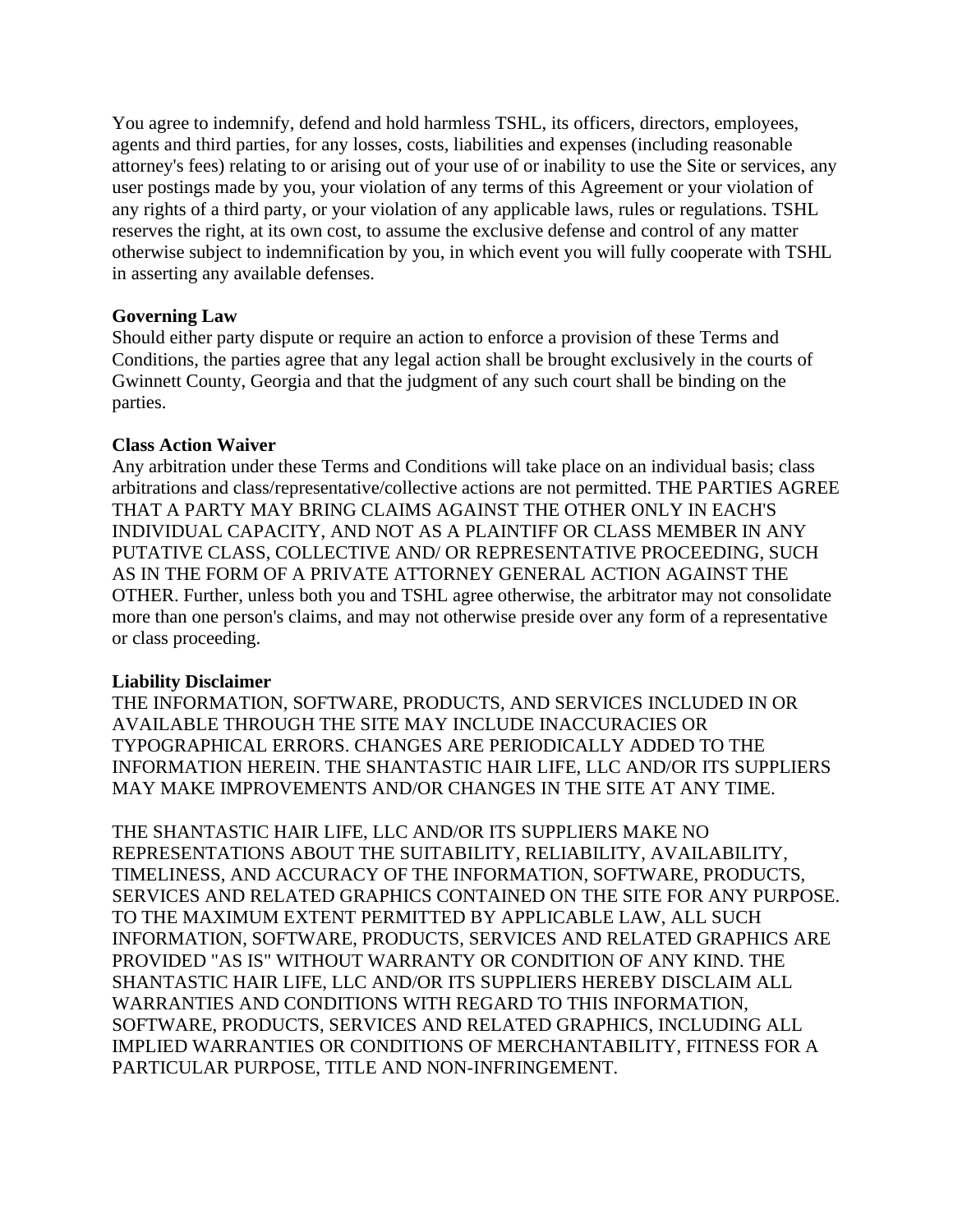TO THE MAXIMUM EXTENT PERMITTED BY APPLICABLE LAW, IN NO EVENT SHALL THE SHANTASTIC HAIR LIFE, LLC AND/OR ITS SUPPLIERS BE LIABLE FOR ANY DIRECT, INDIRECT, PUNITIVE, INCIDENTAL, SPECIAL, CONSEQUENTIAL DAMAGES OR ANY DAMAGES WHATSOEVER INCLUDING, WITHOUT LIMITATION, DAMAGES FOR LOSS OF USE, DATA OR PROFITS, ARISING OUT OF OR IN ANY WAY CONNECTED WITH THE USE OR PERFORMANCE OF THE SITE, WITH THE DELAY OR INABILITY TO USE THE SITE OR RELATED SERVICES, THE PROVISION OF OR FAILURE TO PROVIDE SERVICES, OR FOR ANY INFORMATION, SOFTWARE, PRODUCTS, SERVICES AND RELATED GRAPHICS OBTAINED THROUGH THE SITE, OR OTHERWISE ARISING OUT OF THE USE OF THE SITE, WHETHER BASED ON CONTRACT, TORT, NEGLIGENCE, STRICT LIABILITY OR OTHERWISE, EVEN IF THE SHANTASTIC HAIR LIFE, LLC OR ANY OF ITS SUPPLIERS HAS BEEN ADVISED OF THE POSSIBILITY OF DAMAGES. BECAUSE SOME STATES/JURISDICTIONS DO NOT ALLOW THE EXCLUSION OR LIMITATION OF LIABILITY FOR CONSEQUENTIAL OR INCIDENTAL DAMAGES, THE ABOVE LIMITATION MAY NOT APPLY TO YOU. IF YOU ARE DISSATISFIED WITH ANY PORTION OF THE SITE, OR WITH ANY OF THESE TERMS OF USE, YOUR SOLE AND EXCLUSIVE REMEDY IS TO DISCONTINUE USING THE SITE. IN NO EVENT SHALL SHANTASTIC HAIR LIFE, LLC BE LIABLE FOR DAMAGES THAT EXCEED THE TOTAL COSTS PAID BY YOU USING THIS SITE.

#### **Termination/Access Restriction**

TSHL reserves the right, in its sole discretion, to terminate your access to the Site and the related services or any portion thereof at any time, without notice. To the maximum extent permitted by law, this agreement is governed by the laws of the State of Georgia and you hereby consent to the exclusive jurisdiction and venue of courts in Georgia in all disputes arising out of or relating to the use of the Site. Use of the Site is unauthorized in any jurisdiction that does not give effect to all provisions of these Terms, including, without limitation, this section.

You agree that no joint venture, partnership, employment, or agency relationship exists between you and TSHL as a result of this agreement or use of the Site. TSHL's performance of this agreement is subject to existing laws and legal process, and nothing contained in this agreement is in derogation of TSHL's right to comply with governmental, court and law enforcement requests or requirements relating to your use of the Site or information provided to or gathered by TSHL with respect to such use. If any part of this agreement is determined to be invalid or unenforceable pursuant to applicable law including, but not limited to, the warranty disclaimers and liability limitations set forth above, then the invalid or unenforceable provision will be deemed superseded by a valid, enforceable provision that most closely matches the intent of the original provision and the remainder of the agreement shall continue in effect.

Unless otherwise specified herein, this agreement constitutes the entire agreement between the user and TSHL with respect to the Site and it supersedes all prior or contemporaneous communications and proposals, whether electronic, oral or written, between the user and TSHL with respect to the Site. A printed version of this agreement and of any notice given in electronic form shall be admissible in judicial or administrative proceedings based upon or relating to this agreement to the same extent and subject to the same conditions as other business documents and